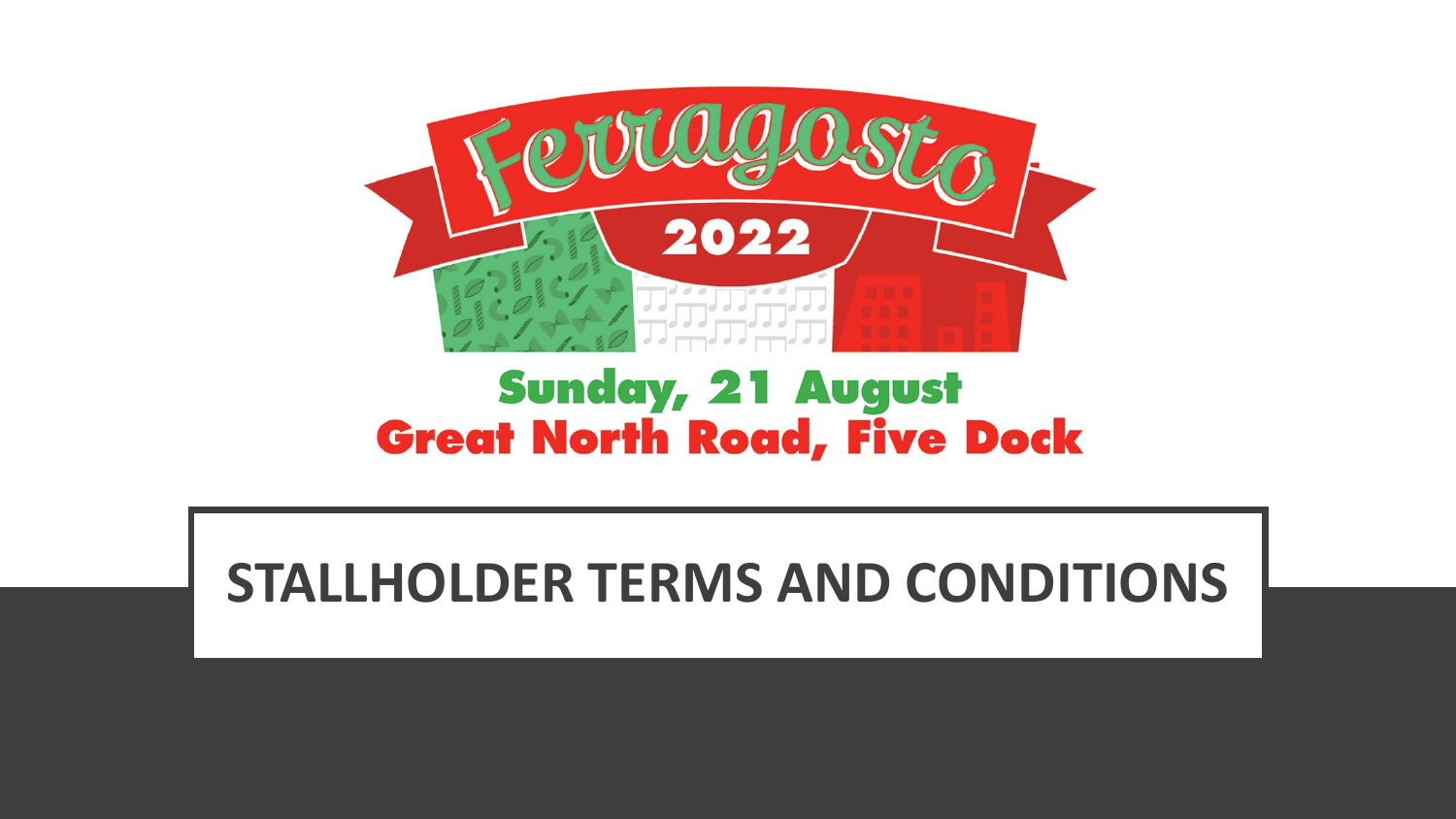

#### **GENERAL**

Applications will be assessed on the following criteria:

- Full completion of the booking form and corresponding information
- Italian products or links to Italian culture
- Relevance of the product to the event
- Product quality
- Demonstrated professionalism and event experience
- Product duplication (Council reserves the right to limit the amount of stalls selling the same product)
- Compliance with environmental management procedures and the requirements for one day food stalls
- Base of operations (local/non-local)
- Application date (applications will be considered in order of date and time of receipt)
- Current completed copies of relevant paperwork as requested with the application.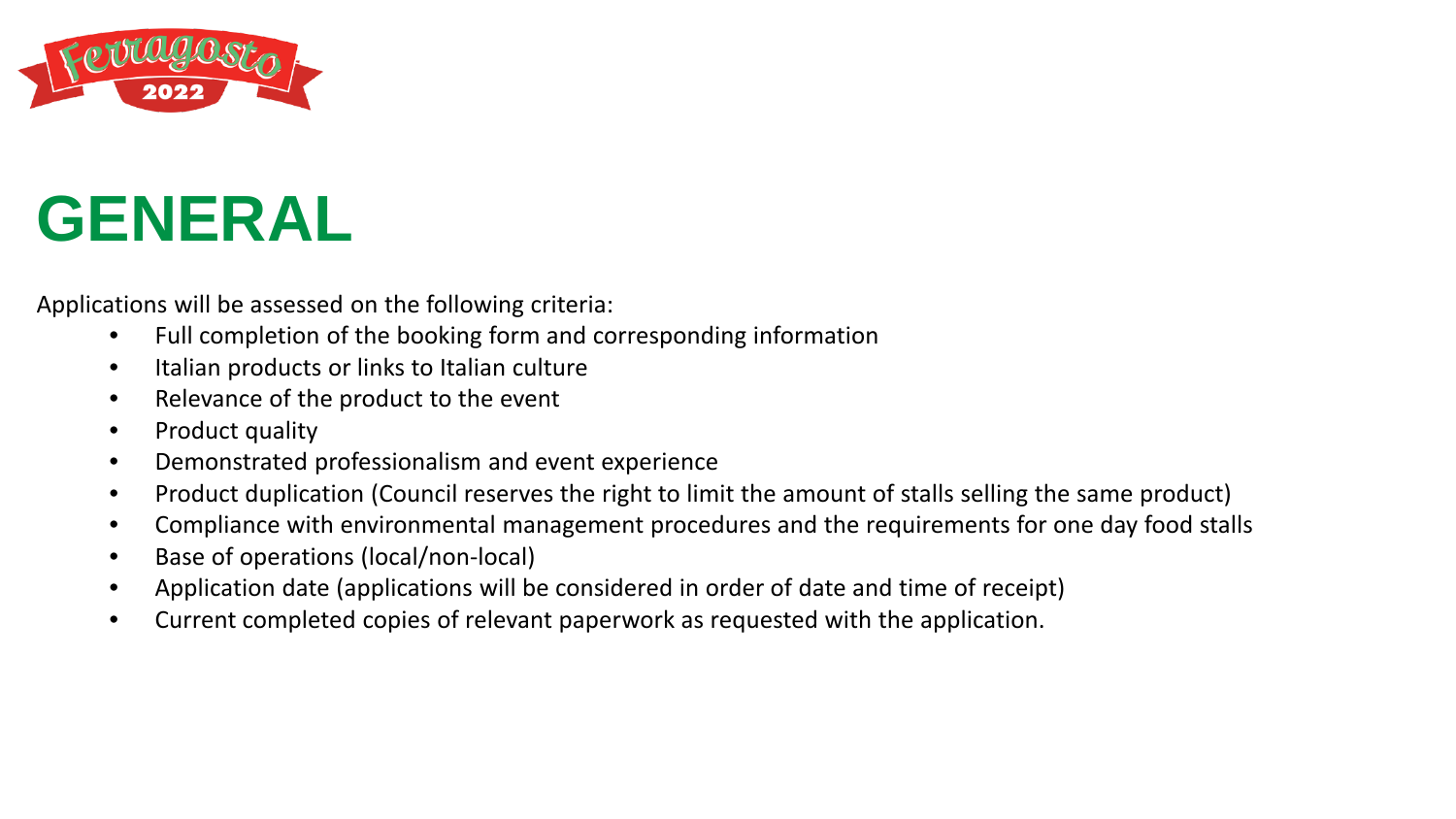

#### **GENERAL**

- This is a smoke and drug free event
- Stallholders must complete and submit all questions outlined in the online booking form
- Council reserves the right to refuse any applications received which:
	- Are not completed in full
	- Do not include a copy of the stallholders Public Liability Insurance Certificate of Currency to a minimum of \$20 million cover and/or
	- Food applications which do not include copies of their Food Safety Supervisor Certificate
- Council will not take responsibility for applications not meeting these requirements
- Stallholder applications will be subject to the date and time they are submitted, with correct supporting documents
- If an application is returned as incomplete, Council will not accept it under the original date it was submitted (the new submission date will apply)
- Council will not reserve positions for stallholder applications until payment has been made in full
- Only registered food stalls are permitted to sell food and beverages. Any stall found to be selling food or beverages without prior Council approval will be asked to cease trading
- Applications will only be accepted via our online application form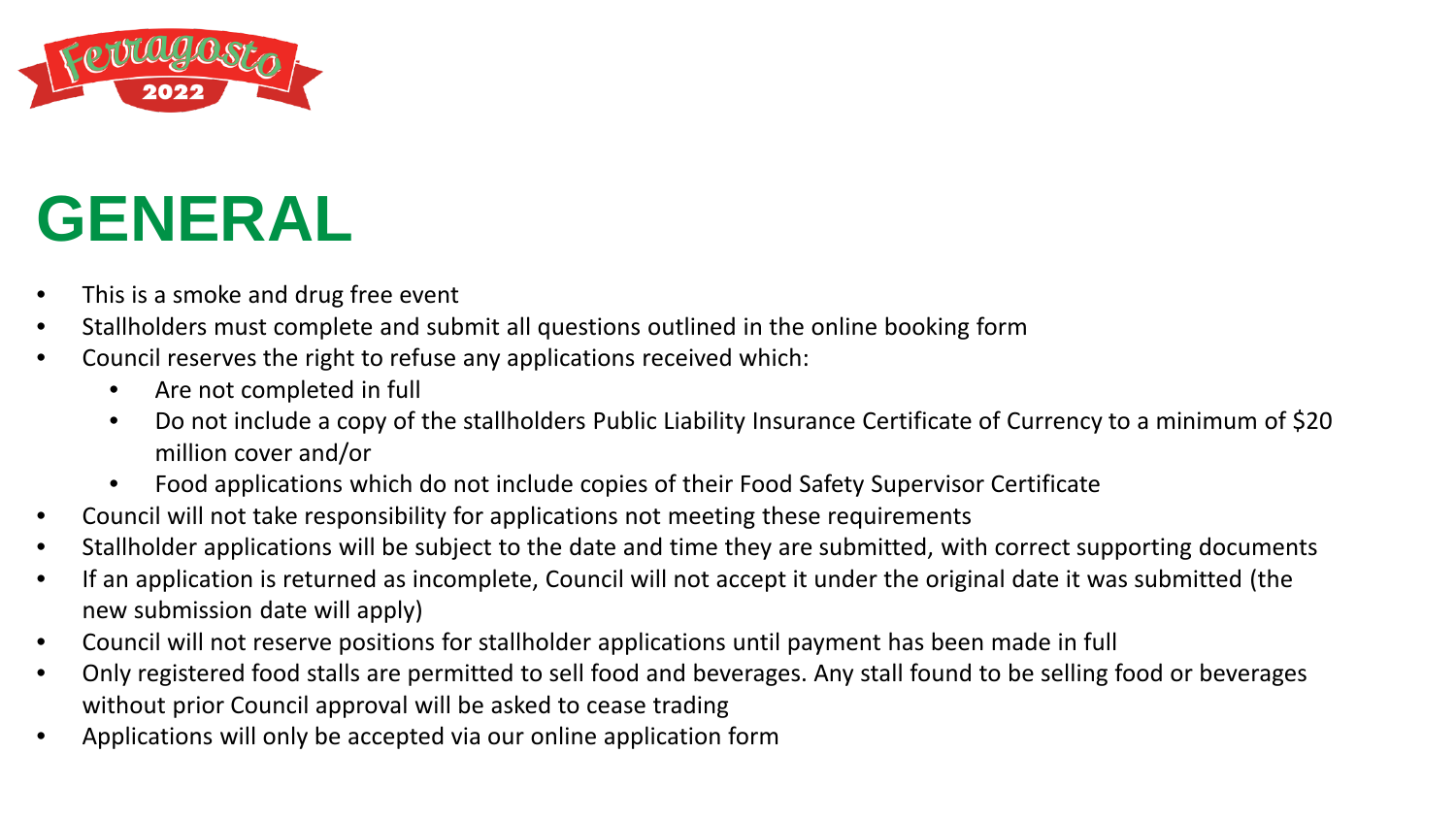

### **NOT-FOR-PROFIT GROUPS**

• NFP community groups will need to provide evidence on letterhead or other documentation of their status in order to receive the lower rate.

### **LOADING AND UNLOADING**

- Stallholders may only enter the site as directed on the event map which will be issued to you prior to the event. A traffic controller will meet you at your allocated entry point and direct you to your stall
- At **5pm** when the event concludes, **trading must cease** to allow for the roads to be reopened
- At the conclusion of the event vehicles will not be allowed access to the event site until it is deemed safe. This decision will be made by the Events and Tourism Coordinator, traffic control and security
- The time limit for unloading/loading is limited to 15 minutes after which time your vehicle must be removed to permit access to other stallholders.

#### **TRADING HOURS**

• All stalls must be ready to trade by 10am and must immediately stop trading at 5pm.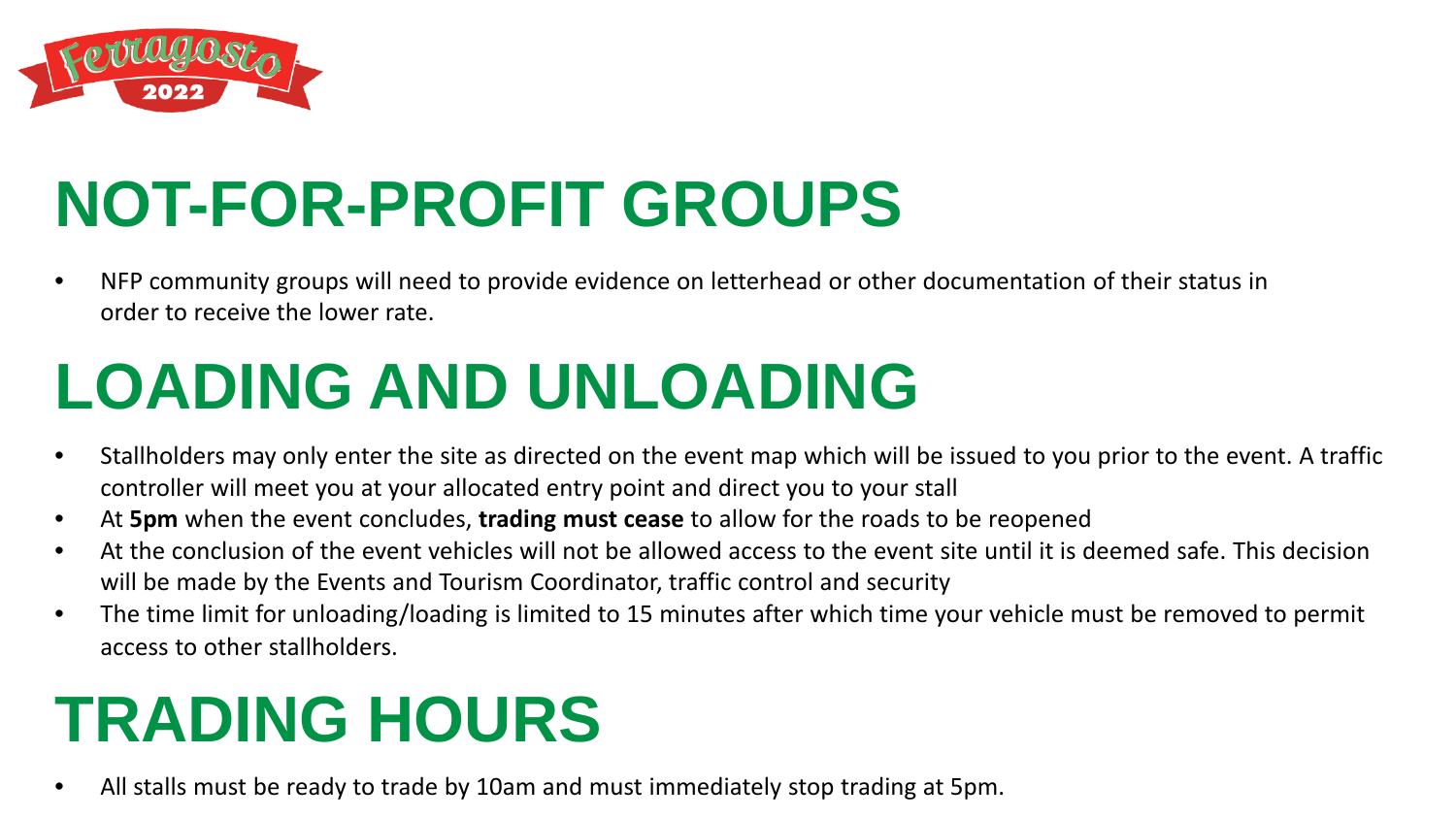

#### **FEES AND PAYMENT**

- If you are successful in your application you will be notified by email
- Full payment is due along with the signed and completed stallholder application form within two weeks of approval notification. If your application is accepted within two weeks of the event, payment must be received by the second last business day prior to the event. If payment is not received by this time the stall will not be allowed to operate on the event day
- Once your stall has been approved to operate, payment must be made in full by the due date to secure a place. If payment is late, you may risk losing your position at the event
- Stall fees include stall hire on the day (delivery, installation and fete stall hire) unless otherwise specified by the stallholder
- Stallholders requiring a fete stall provided by Council are liable for any and all damages caused to that stall or any other stall as a result of set up, operating during the event and pack down of the stall.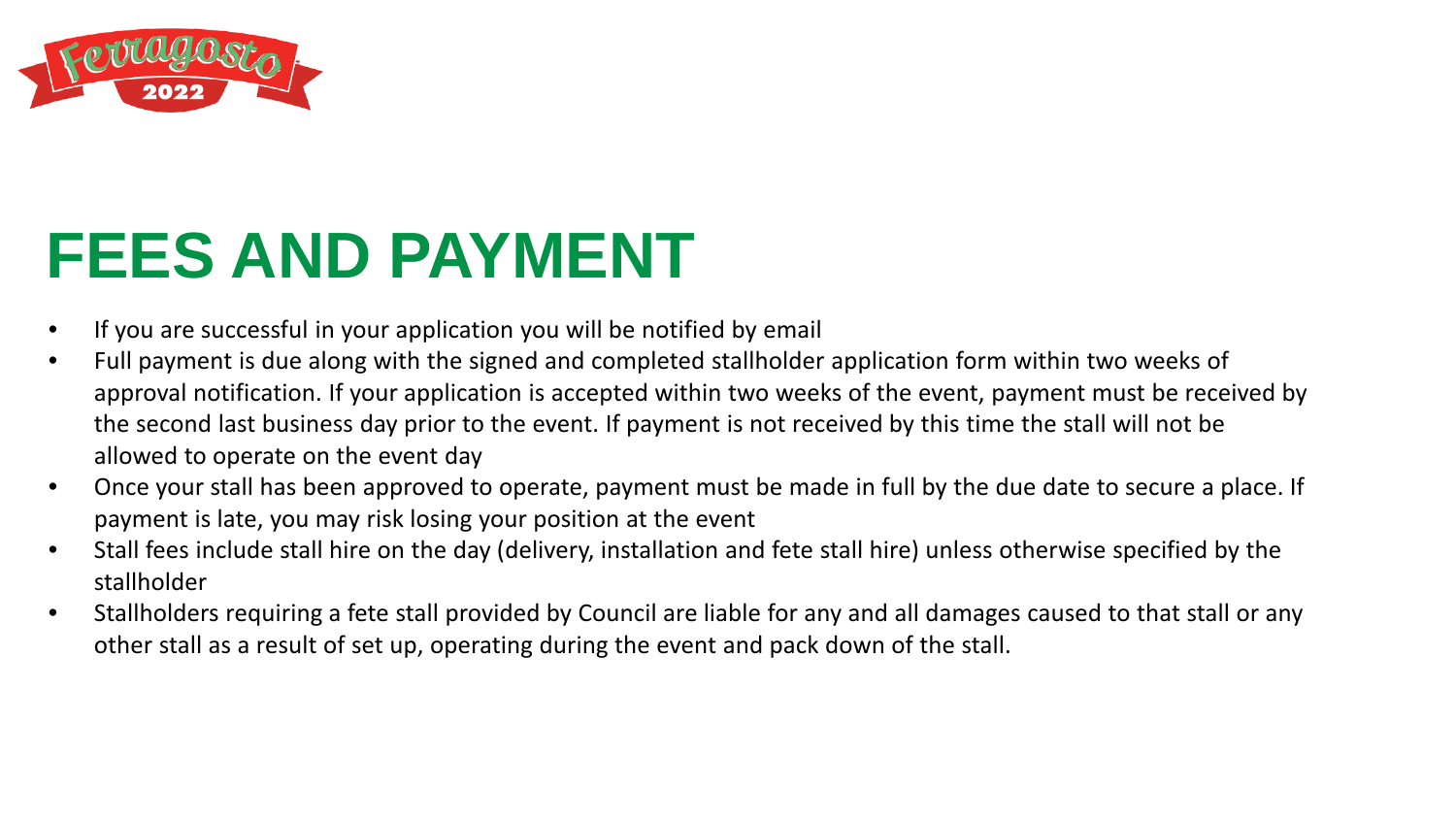

#### **ITEMS FOR SALE**

#### • **No balloons (helium or air filled) are to be sold or given away**

- Food must comply with the City of Canada Bay's Food Handling at Temporary Events Policy
- The City of Canada Bay retains the right to enter the site of any stallholder at any time and remove any article, sign, picture or printed matter which in our opinion is either not eligible for display or considered offensive or of a political nature
- Offensive goods include (but are not limited to): weapons, toy guns, cap guns, swords, knives, bungers, throw downs, noise makers, silly string, counterfeit goods or other similar product
- Only registered food stalls are permitted to sell food. Any food stall found to be selling food or drink without prior Council approval will be asked to cease trading
- Only goods stated on the application form must be sold
- The sale of second hand goods is prohibited unless prior written consent has been given by the Events and Tourism Coordinator.
- The sale of coffee is not permitted unless prior written approval has been granted by the Events and Tourism Coordinator.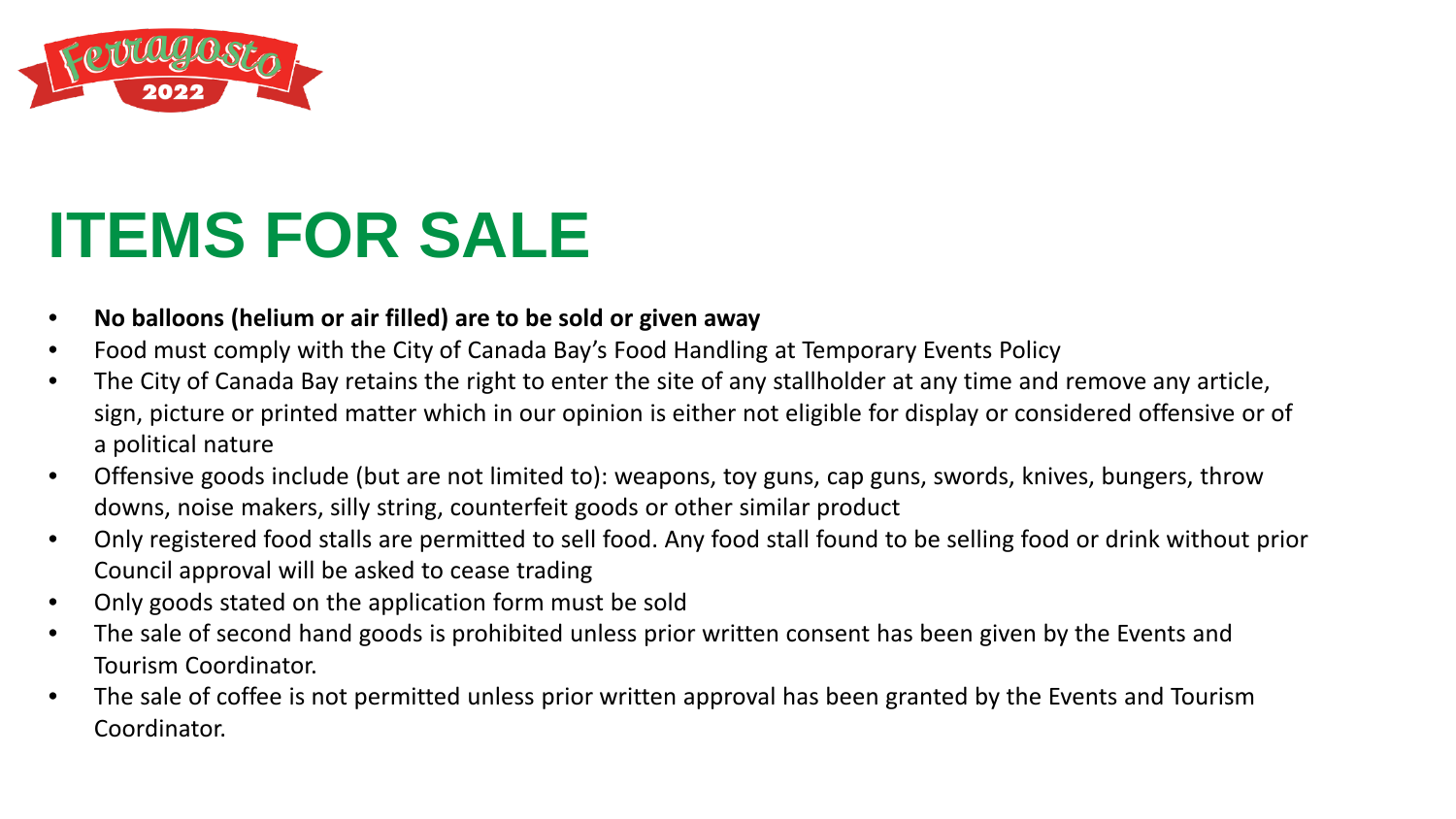

#### **WET WEATHER**

- In the event of wet weather the festival will continue
- Money paid will NOT be refunded, unless the event is cancelled by Council prior to commencement
- As covered sites are limited, there will be no relocation of stalls on the day of the event
- Please note it is the stallholder's responsibility to prepare for the possibility of wet weather by bringing portable shelters/tarps which must be properly weighed down and secured.

### **POLITICAL STALLS**

• No political stalls or advertising is allowed at the event.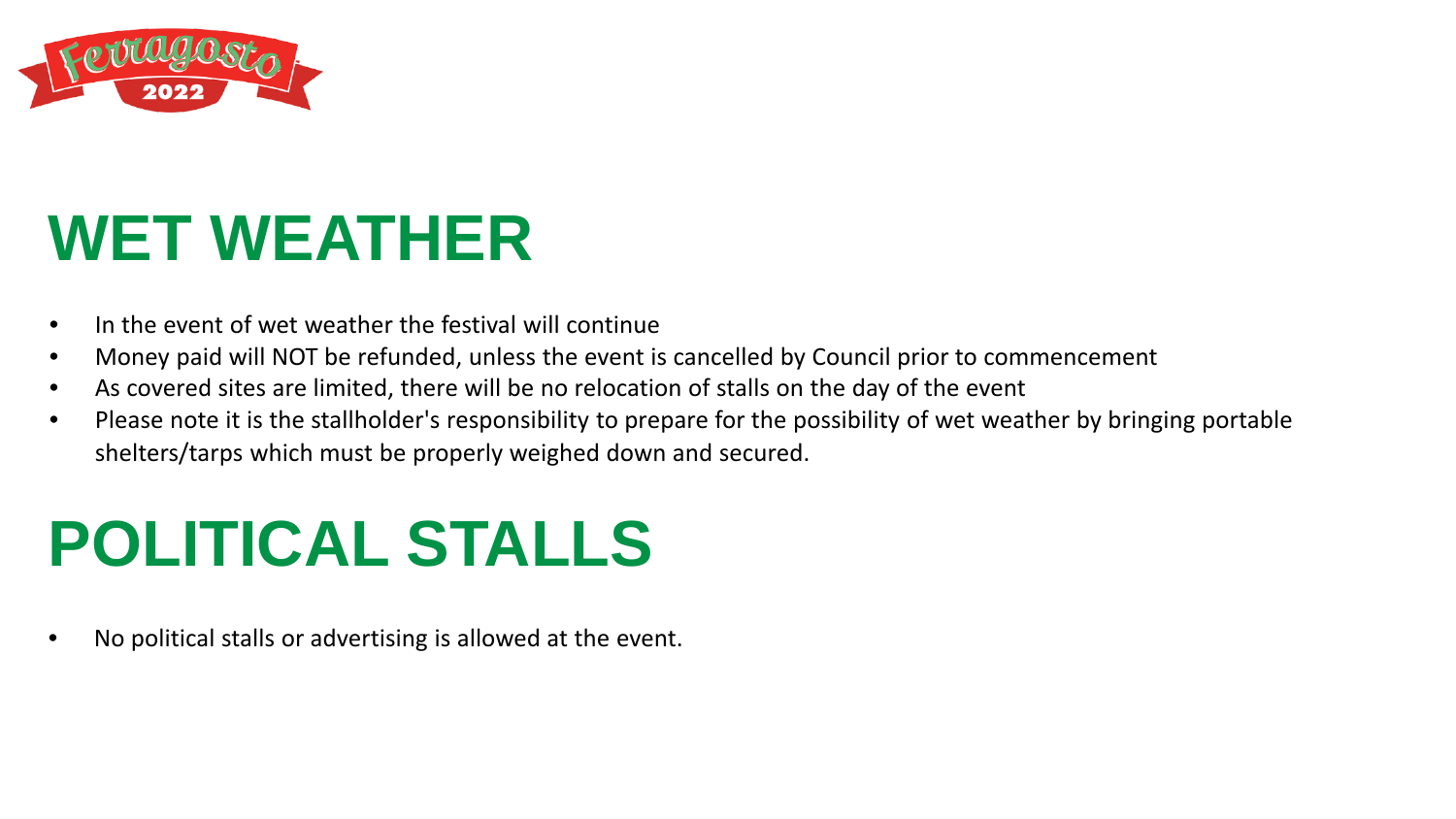

### **ON THE DAY**

- Stallholders are required to operate for the full duration of the event
- All participants agree to abide by the instructions and directions of Council and event staff
- Details concerning set up on the day will be provided along with the Stallholder Agreement which you will receive prior to the event once your payment has been made
- Stallholder positions are finalised prior to the event and will not be repositioned on the day. Any stallholders found to have moved without prior written consent by the Events and Tourism Coordinator will be removed from the event and not be invited to participate at future events.

#### **GAMES AND LOTTERIES**

- Games of chance such as lotteries, lucky dips, guessing competitions, raffles etc. are not to be conducted by any stallholder without the express prior written consent of the City of Canada Bay
- Appropriate terms and conditions must be available at the stall where the competition is taking place.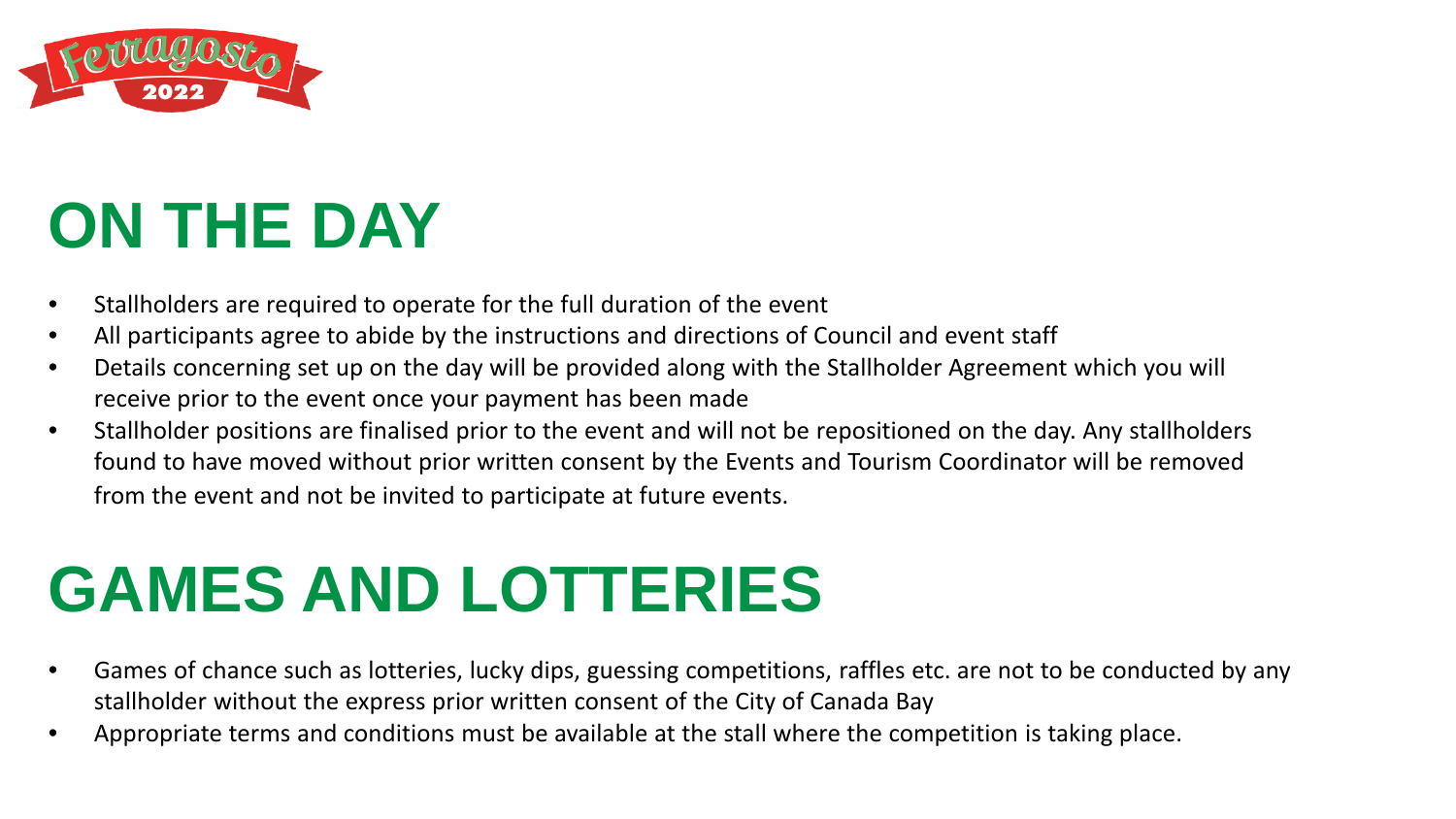

# **STALLHOLDER VEHICLES AND PARKING**

- Limited parking is available in surrounding streets
- There will be no parking of vehicles for stallholders on festival grounds for any reason unless prior approval has been granted by the Events and Tourism Coordinator
- No vehicles are to be left on site unless previously agreed
- Any vehicle left on site is liable to be booked and fined by City of Canada Bay Rangers outside of the bump in and bump out times
- Stallholders must not drive faster than 5km/h and turn their hazard lights on while driving in the festival site.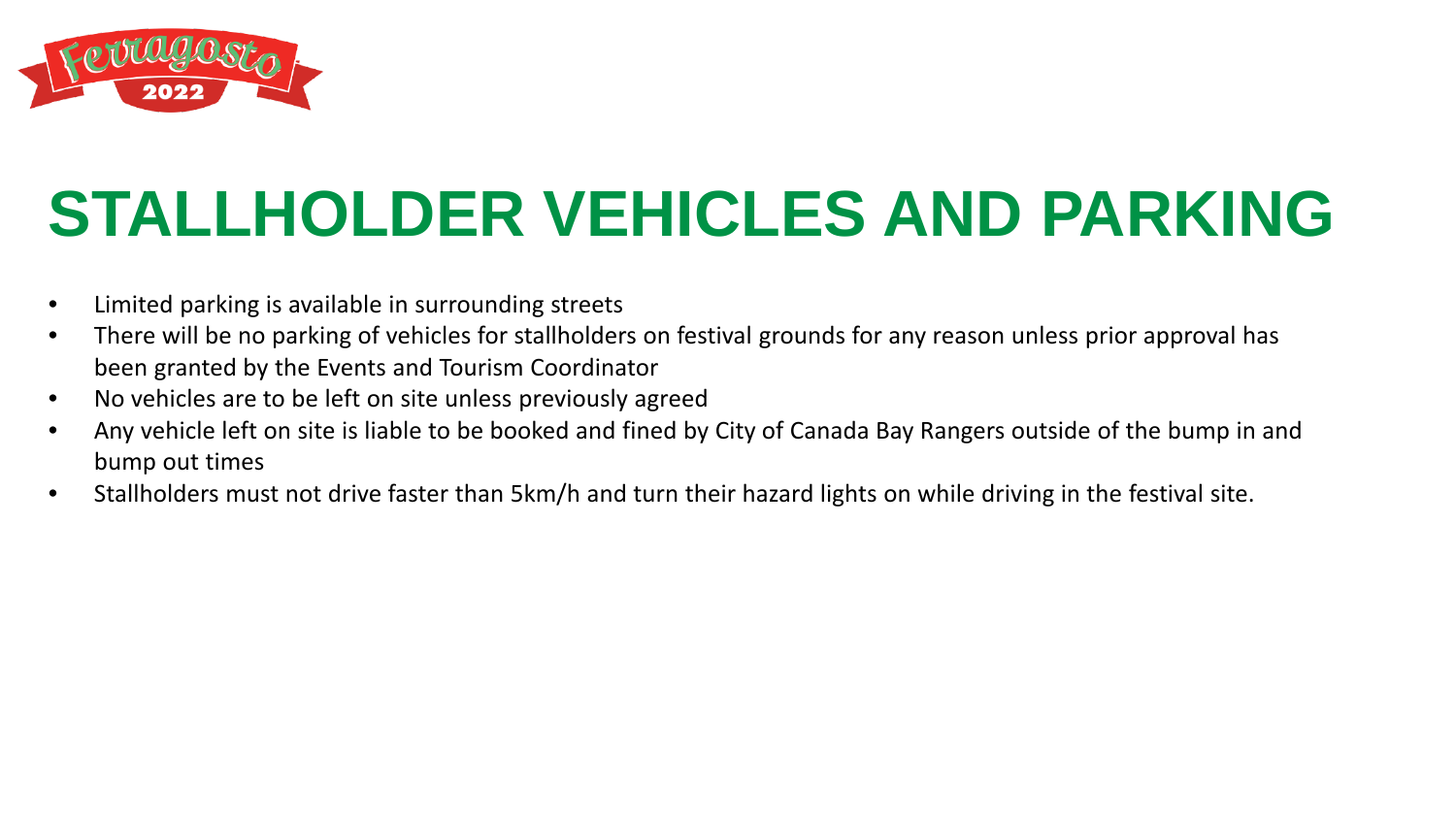

## **INSURANCE, LOSS AND DAMAGE**

- All stallholders **MUST** have Public Liability Insurance to the amount of \$20 million or more, covering the activities at the stall site
- A copy of the Certificate of Currency is to be provided with application
- The stallholder hereby indemnifies the City of Canada Bay in respect to any claims for injury, loss or damage by any third party arising from the operations of the stall during the activities subject to the agreement on the stallholder forms
- The stallholder must accept liability for any damage caused by the operation of the stall to Council property or contractor's property.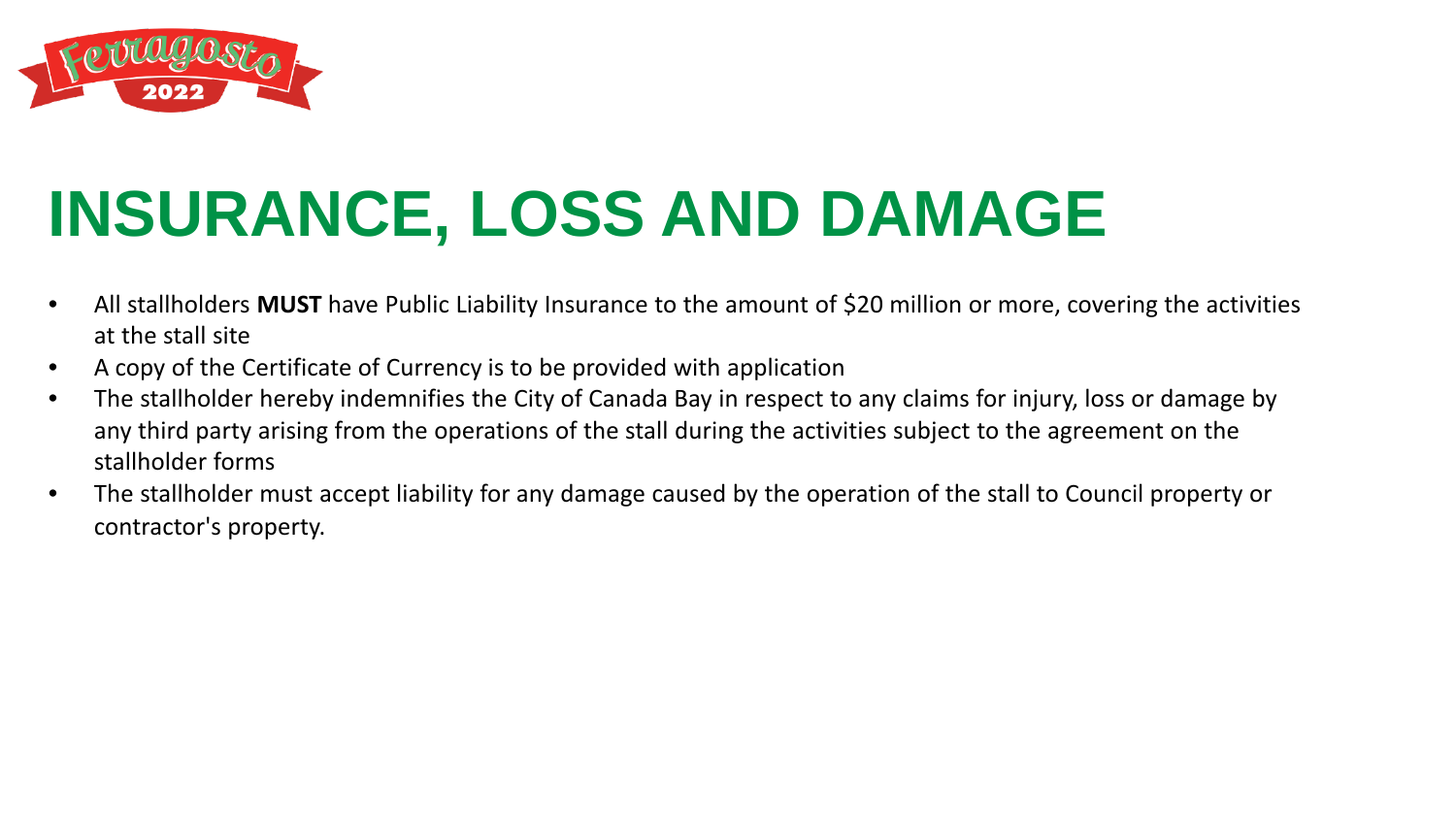

### **STALL SIZE**

- Standard stall spaces are 3x3m unless otherwise agreed upon with the Events Producer prior to the event. You must keep within this space
- Standard Council issued fete stalls are 2.4m x 2.4m

### **POWER AND WATER**

- **All sites are without power**
- **All sites are without water**
- Power and water will **not** be supplied to any stallholder at the event
- Stallholders are not permitted to bring their own generators without prior written consent from the event organisers
- Water will not be available at the event site. Stalls must bring their own supply of water for use.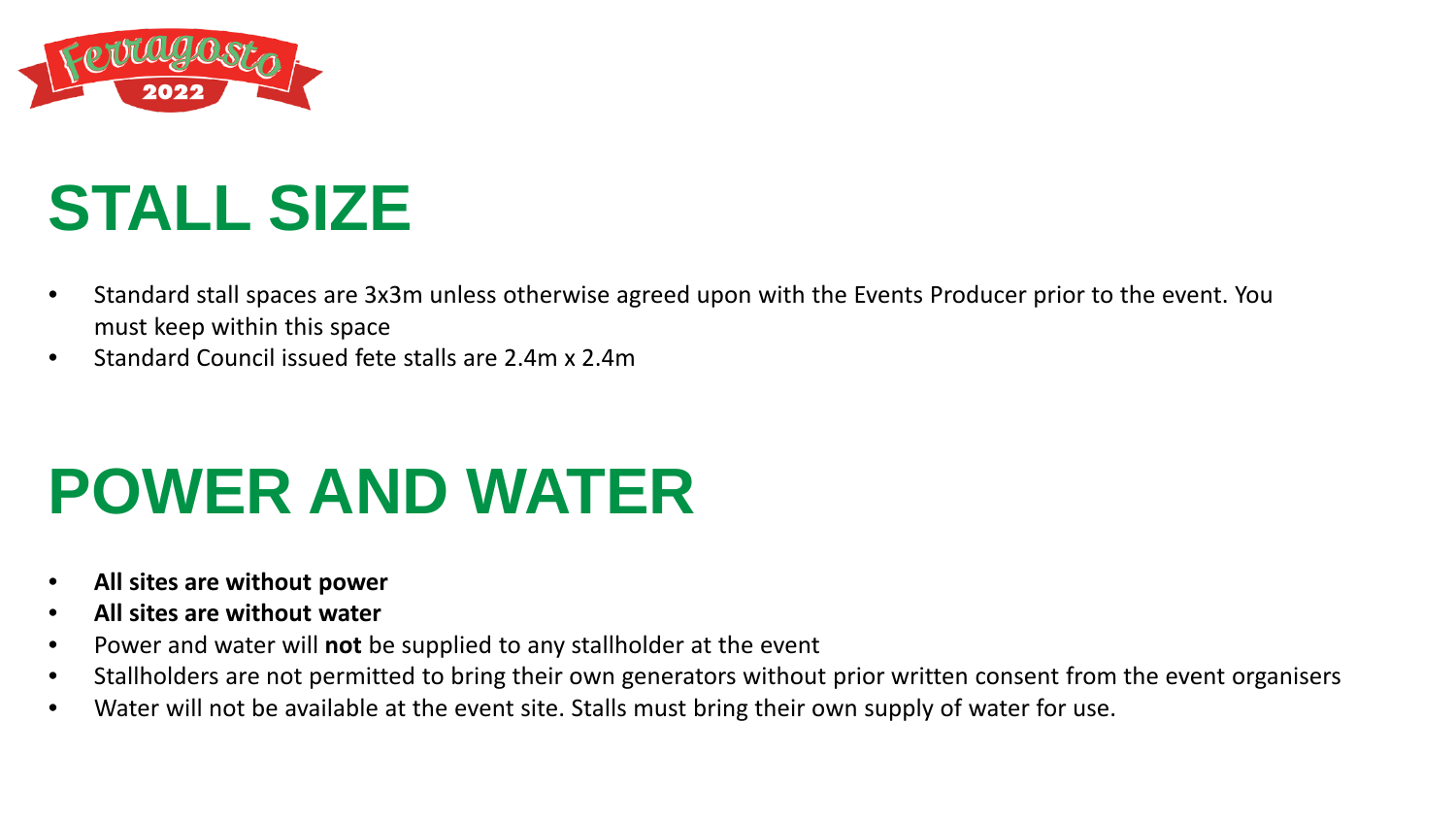

### **FIRE AND SAFETY**

- All stalls containing cooking facilities MUST provide a fire extinguisher and/or fire blanket
- Stallholders are advised to bring their own small first aid kit
- Stalls taking a space and providing their own structures must bring adequate weights to secure the structure safely and without causing trip hazards
- It is the stallholders responsibility to ensure that any gas cylinders meet the requirements of the relevant Australian Standards and are used and stored correctly on the day of the event
- As the City of Canada Bay is dedicated to providing a safe working environment to all staff and stallholders, all stallholders are required to adhere to the following:
	- Open toed shows are not allowed on site at any time, this includes sandals and thongs. This applies to all stallholders and contractors
	- Hi-vis vests must be worn at all times on site during set up and pack down.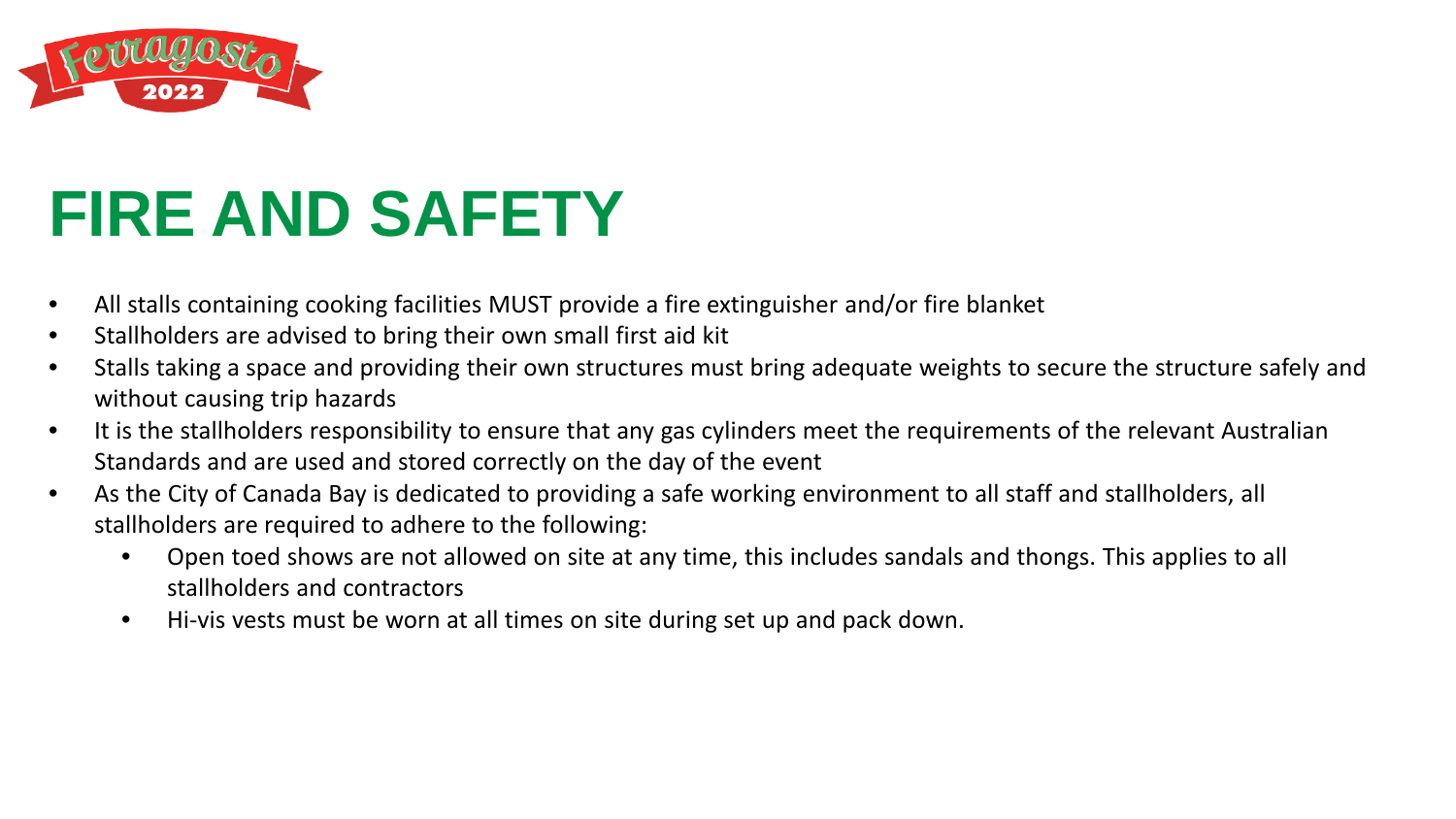

### **FIRE AND SAFETY – GAS BOTTLES**

- A Council appointed licenced gas plumber will conduct a gas bottle safety inspection to ensure that gas bottles are up to standard, and stored correctly. Please note that if your gas bottle does not meet safety requirements it is the stallholders responsibility to make alternative arrangements. In some cases the licenced gas plumber may be able to repair or replace parts; however this may be an additional cost directly to the stallholder on the day.
- Council will not take responsibility for any costs incurred by a stallholder. If you are using a generator, you must ensure you have maintenance records for the equipment and the generator complies with the relevant Australian Standards. If the generator is deemed to be unfit or does not meet requirements, you will not be permitted to use it. Should complaints of a noise nuisance be justified, Council will require the equipment to cease operation and an alternative sought.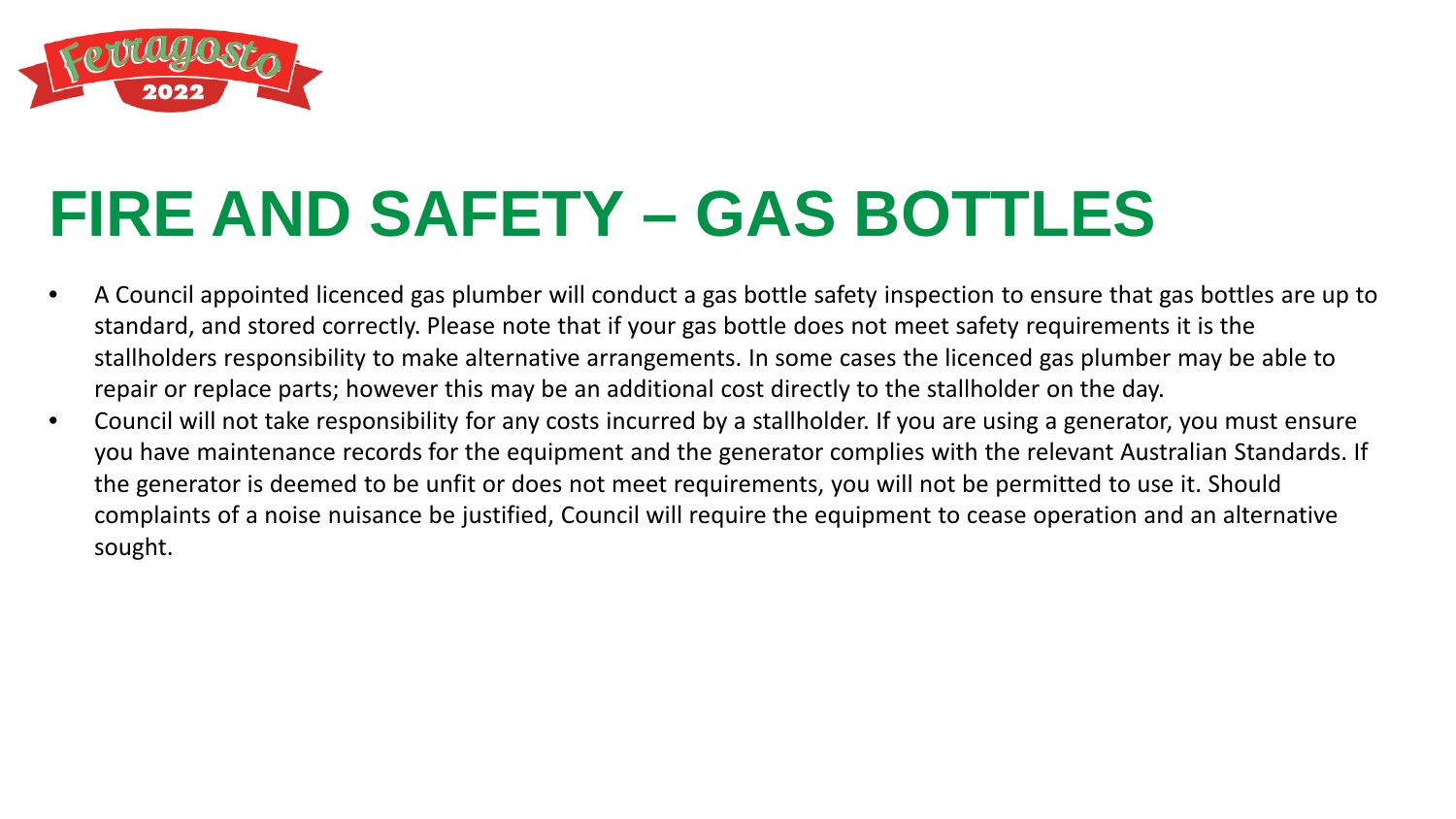

### **FOOD STALLS**

- Food stalls must comply with Councils Environmental and Health Policy 'Food Handling at Temporary Events' (please refer to Council's website for details [www.canadabay.nsw.gov.au\)](http://www.canadabay.nsw.gov.au/)
- Pre-packaged food includes (but is not limited to):
	- Pre-packaged biscuits
	- Jars/bottles of honey, jams, oils and preserves
	- Lollies, chocolates and fairy floss.

#### **FOOD SAFETY SUPERVISOR CERTIFICATE**

- Under the NSW Food Act 2003, most food businesses require a Food Safety Supervisor. The FSS requirement applies to retail businesses who process and sell food (prepare and serve) that is ready-to-eat, potentially hazardous (i.e. needs temperature control), and is NOT sold and served in the supplier's original package
- A copy of the Food Safety Supervisor Certificate must be submitted online during the 'Event Application' process and the Food Safety Supervisor must be onsite during the event. For more information please visit [www.foodauthority.nsw.gov.au](http://www.foodauthority.nsw.gov.au/)
- Please contact council's Health and Environment team at [council@canadabay.nsw.gov.au](mailto:council@canadabay.nsw.gov.au) or on 9911 6555 if you have any questions or concerns.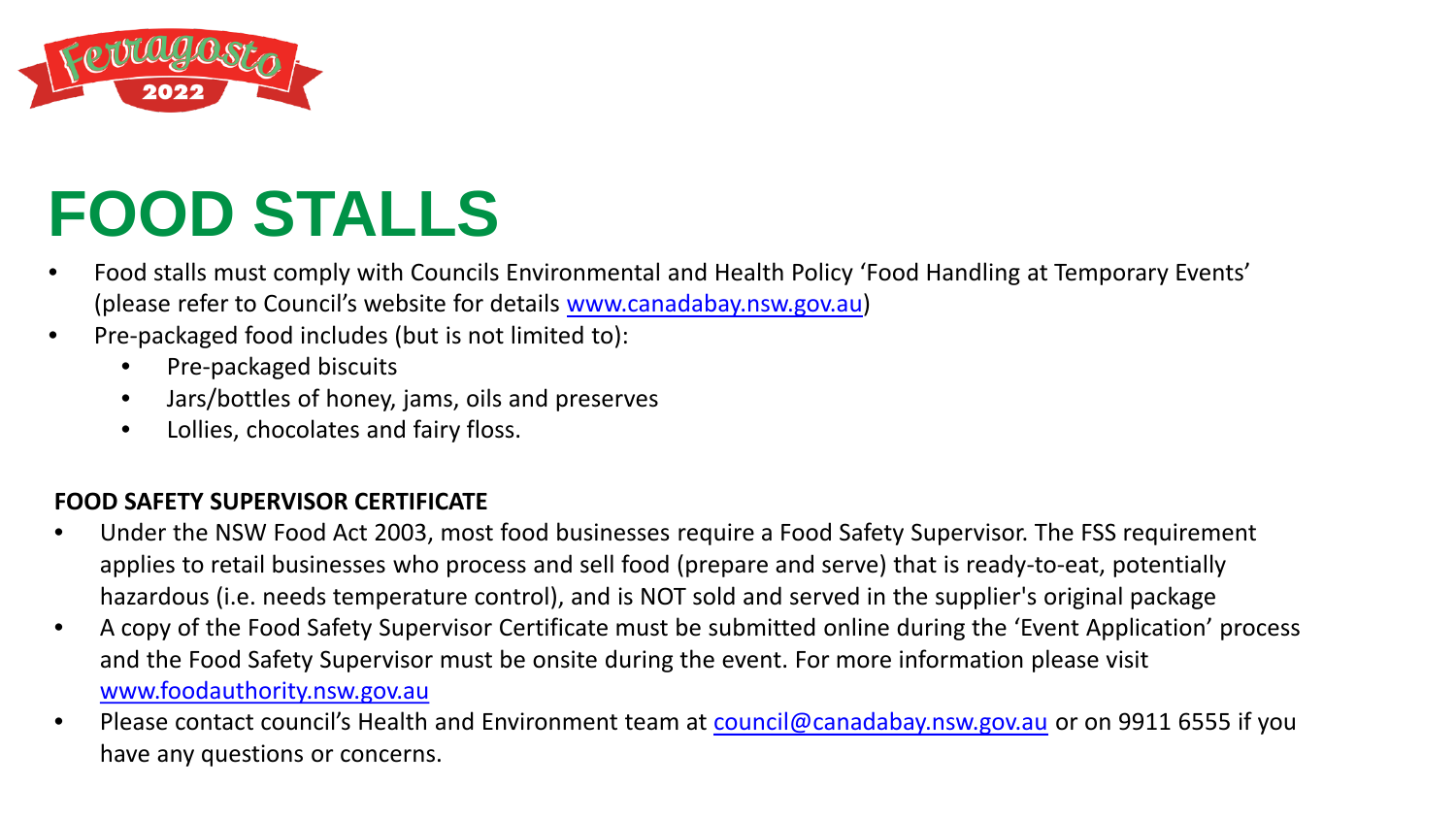

### **WINERIES**

- Liquor may only be sold or supplied by way of tastings and takeaway sales.
	- a) Winery and/or wine distributors can only supply tasting and point of sale by the way of takeaway sales only between the hours of 10am and 5pm on the day of the event as specified by the Independent Liquor and Gaming Authority in the licence
	- b) Tastings can be no more than 50ml in size, and all glassware must be plastic and provided by the stallholder
	- c) Takeaway sales cannot be consumed on site and must be sealed in a brown paper bag
	- d) Anyone selling takeaway's or pouring tastings MUST have their RSA card no exceptions and stallholders who cannot present a RSA card will be asked to cease trading
	- e) All stalls must display a copy of the Licence which will be issued on the day to each stallholder
	- f) All Stallholders MUST have their own RSA register on site (to be made available to any licensing officer, security, police or event staff on request) with the following information:
		- o Name of person
		- o Shift time allocated
		- o RSA card number
		- o RSA card expiry.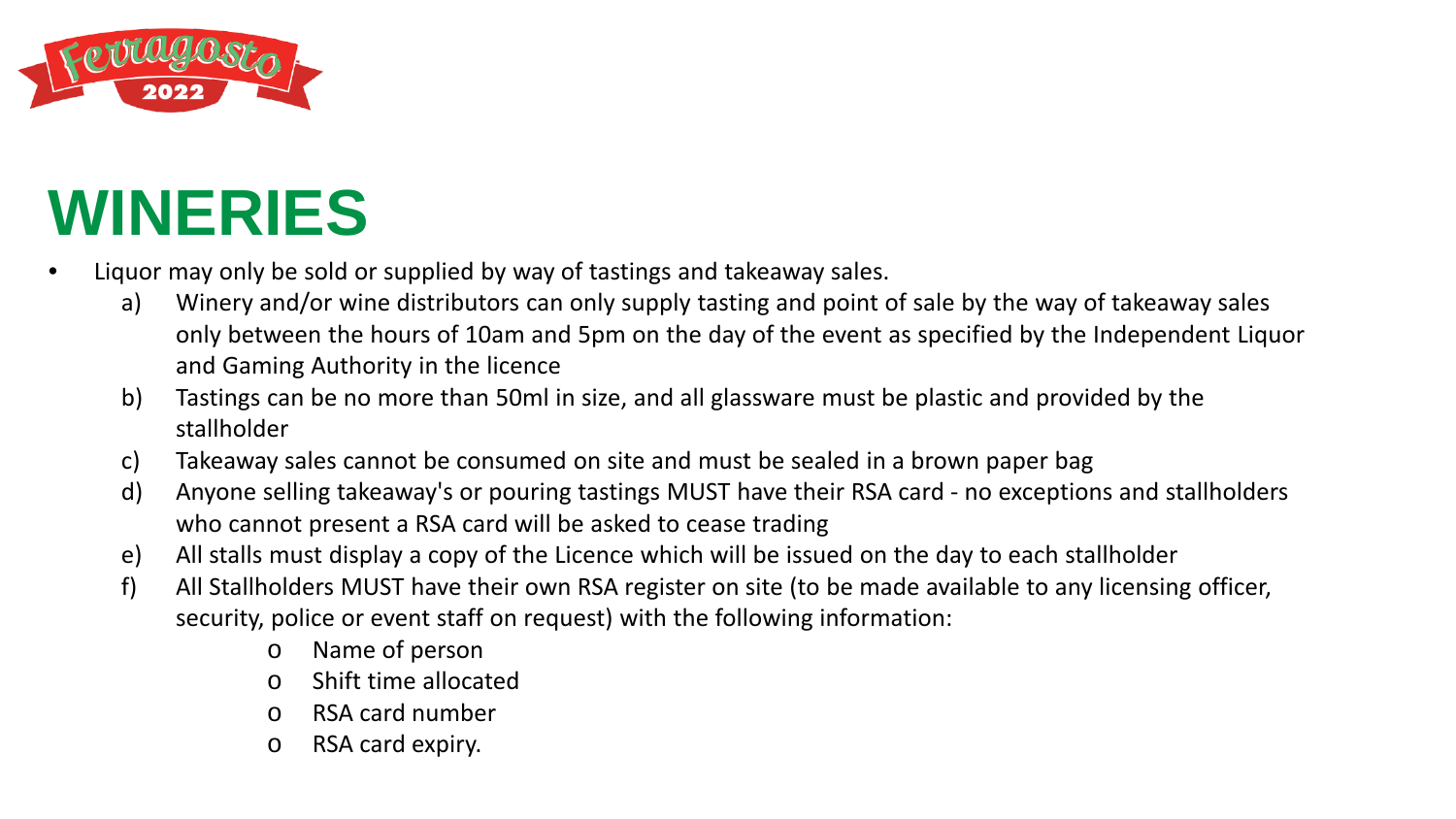

#### **WINERIES**

- No refunds will be issued to stalls who are affected by staff unable to work due to a lack of original RSA documents on the day
- It is the Stallholders responsibility to check the ID's of all patrons wishing to purchase or taste wine.

**Please note** that liquor licencing rules may change closer to the date depending on rules imposed by the Independent Liquor and Gaming Authority and NSW Police. In the event of changes, Council will notify all wine stalls as soon as possible.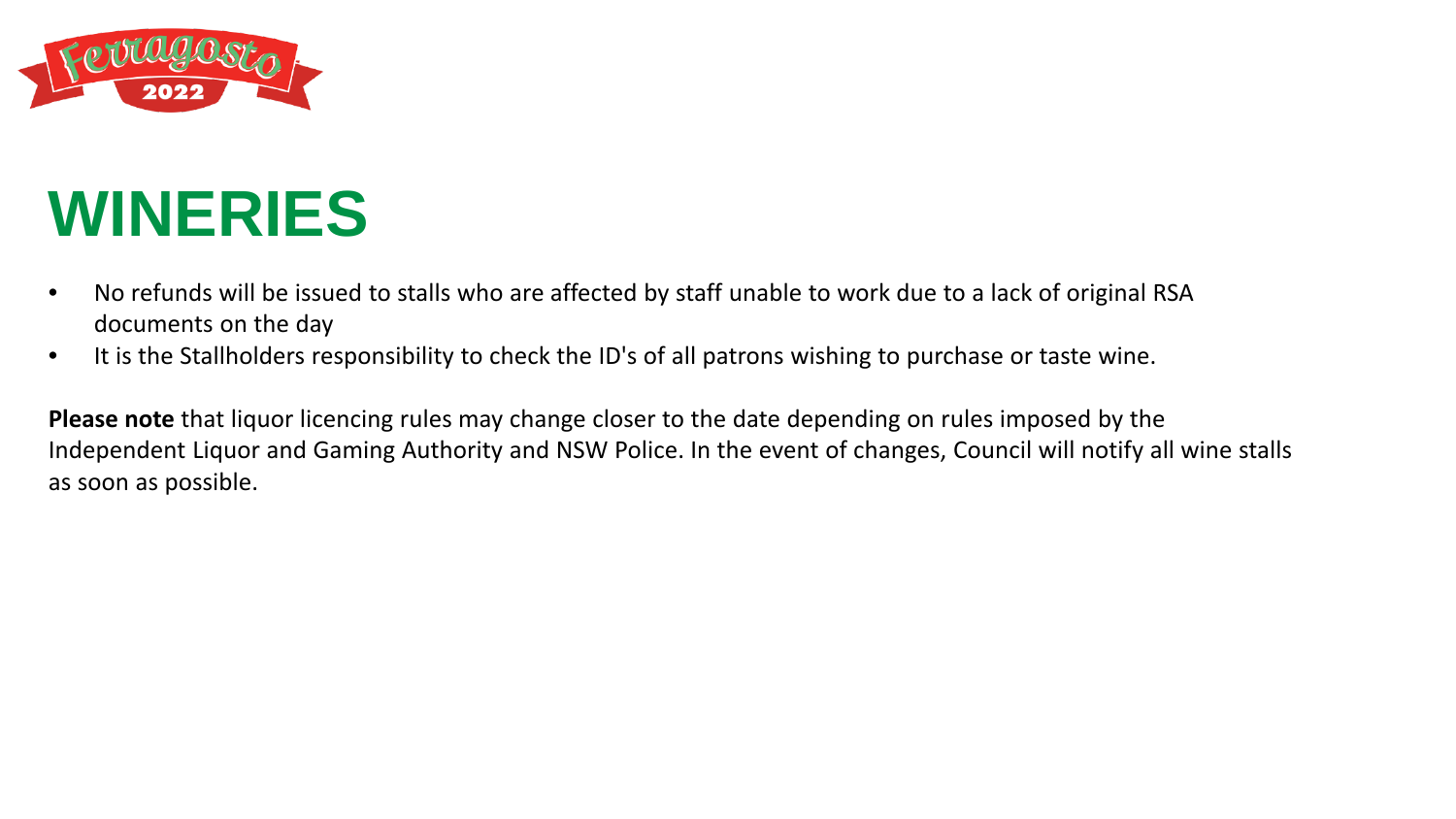

### **SUSTAINABILITY**

- This event aims to be single-use plastic free.
- Plastic and polystyrene cutlery, plates and food containers are prohibited. Food sold at Council events must be served in compostable, recyclable or reusable containers. Please use paper, corn-starch or bamboo cups and plates.
- Plastic carry bags, bubble wrap or foils are prohibited. Please consider paper for packaging such as carry bags and wrapping.
- Council is committed to waste minimisation and sustainable procurement practices. These are an integral part of the planning and delivery of Council run events, Council supported events and all public events held on Council owned and managed property. Under Council's Sustainable Event Policy, all stallholders agree to not use, sell and distribute the following plastic and polystyrene items:
	- Straws
	- Balloons
	- Bags
	- Cutlery, plates and food containers.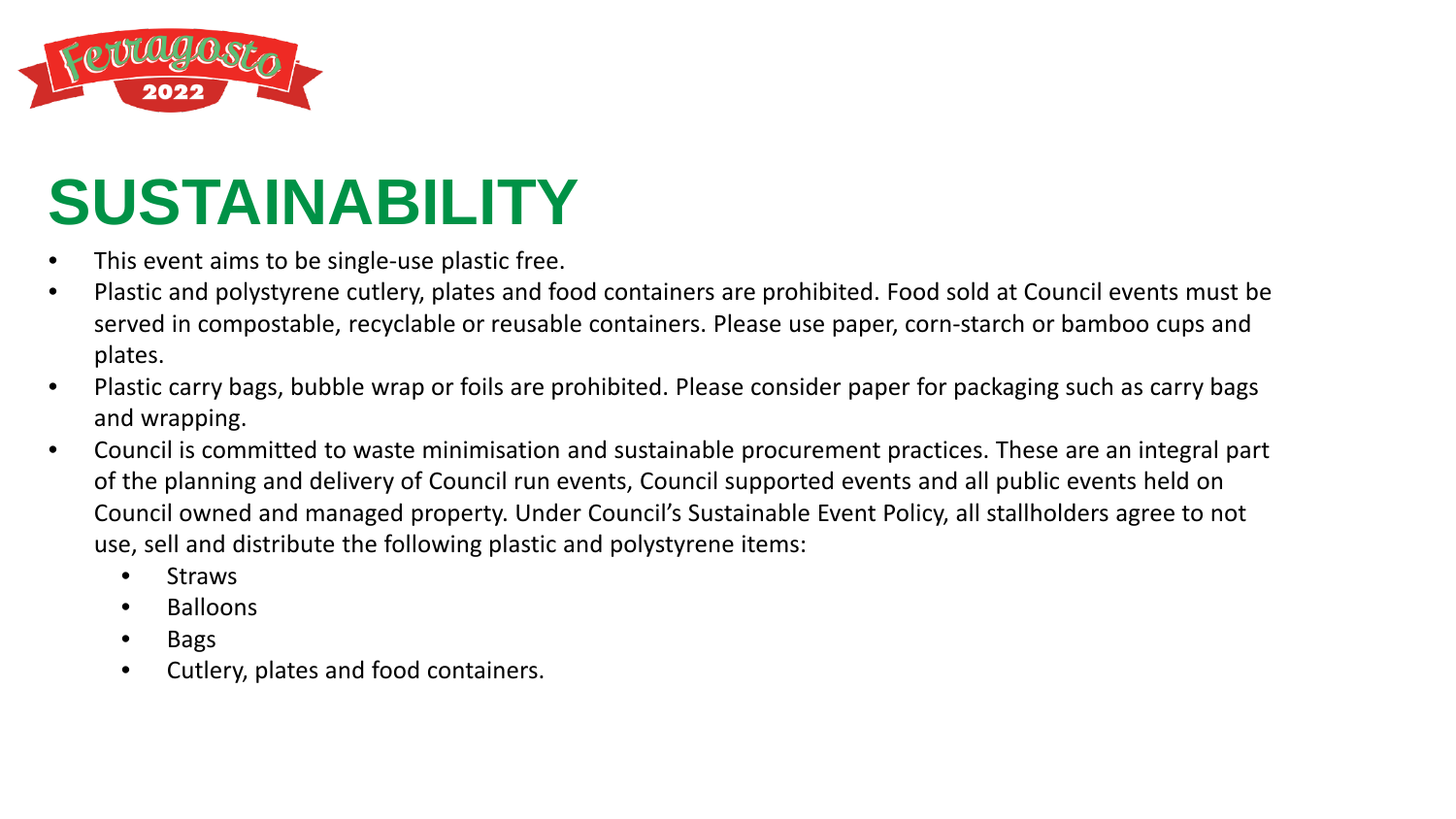

### **SUSTAINABILITY**

- Under Council's Sustainable Event Policy, all stallholders agree to avoid using the following plastic items:
	- Condiments in single serve plastic sachets
	- Plastic, polystyrene or plastic lined drink containers.

#### **SHOWBAGS AND SAMPLE BAGS**

- The City of Canada Bay no longer allows plastic show bags and sample bags to be sold or distributed at Council events
- Biodegradable plastic bags are also not accepted as these are not recyclable.

Stallholders found to be supplying prohibited single-use plastics or polystyrene items will receive a letter of warning. If the stall is found to be supplying single-use plastics or polystyrene again after receiving a warning letter, the stallholder will be prohibited to participate in future Council events.

The NSW Government, under the NSW Plastics Action Plan, will introduce legislation to phase out selected singleuse plastic items from 1 June 2022.

For more information on what the ban means for you, visit [Single Use Plastics Ban](https://dpe.mysocialpinpoint.com.au/plastics-ban-nsw) or email Council at [environment@canadabay.nsw.gov.au](mailto:environment@canadabay.nsw.gov.au)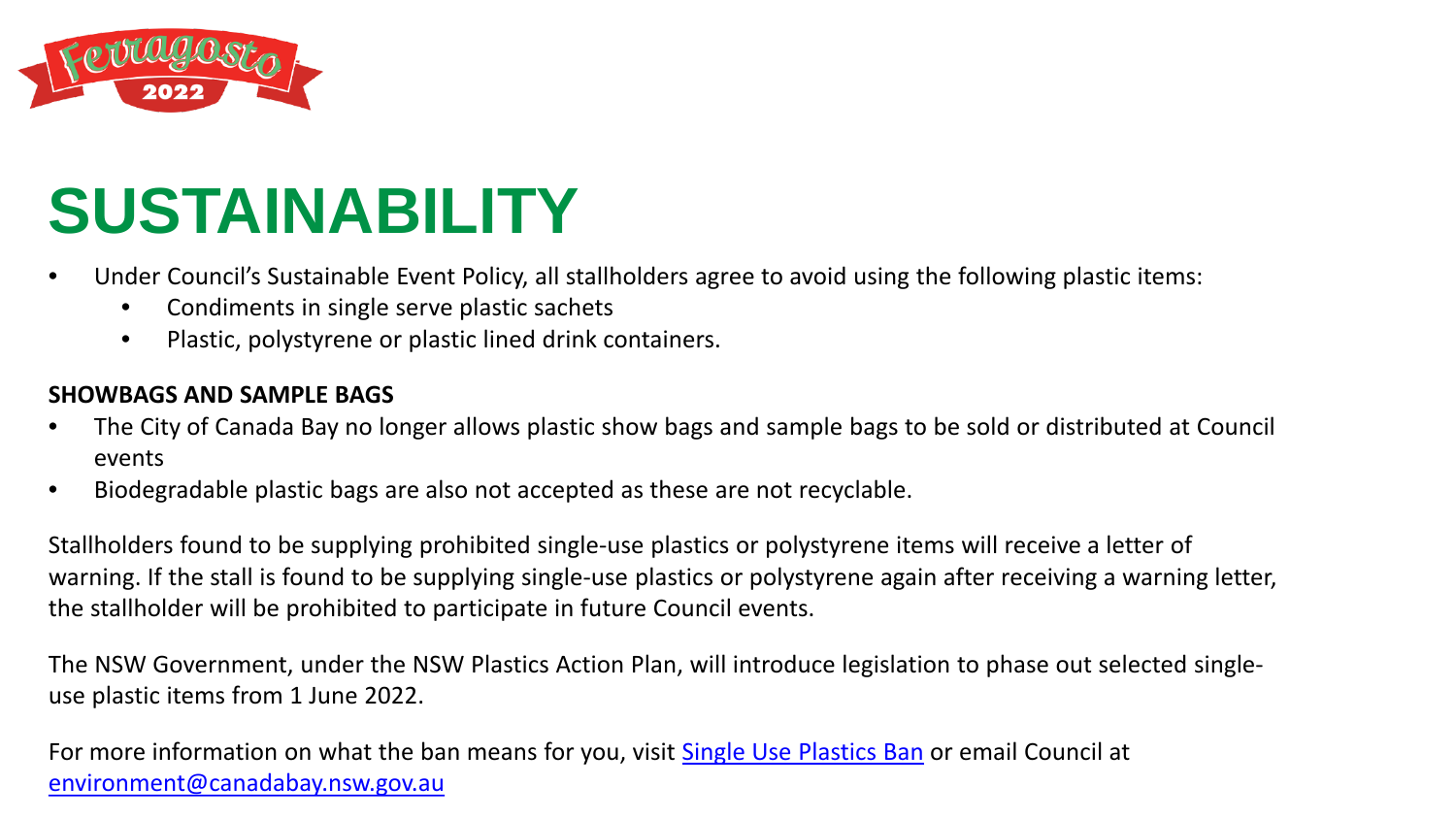

#### **SUSTAINABILITY**

#### **SUSTAINABLE ALTERNATIVES**

| Item (not acceptable)                             | <b>Approved alternative</b>                                                    |
|---------------------------------------------------|--------------------------------------------------------------------------------|
| Polystyrene                                       | Cardboard or compostable packaging                                             |
| Plastic cups                                      | Paper cups                                                                     |
| Plastic straws                                    | No straws or paper straws if necessary                                         |
| Plastic takeaway containers, plates or food trays | Cardboard or compostable packaging                                             |
| Sugar or sauce single packets                     | <b>Bulk dispensers</b>                                                         |
| Plastic cutlery                                   | Compostable starch or wood                                                     |
| Plastic bags                                      | Reusable or paper bags                                                         |
| Coffee cup lids                                   | Please avoid if possible or use compostable paper                              |
| Plastic bottles                                   | Refer people to water stations or they can purchase water bottles if necessary |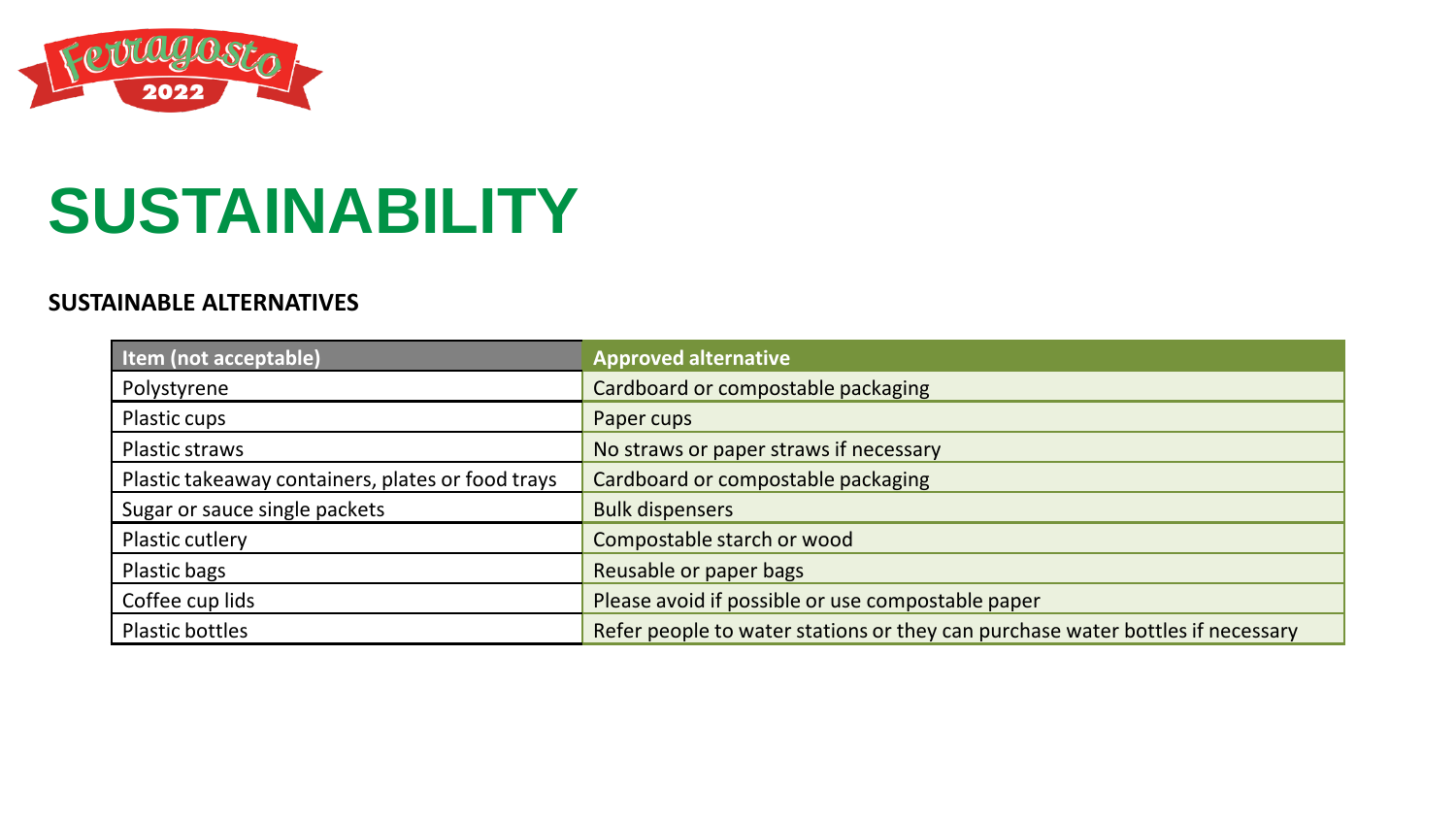

# **CANCELLATIONS AND REFUNDS**

- Council must be notified of cancellation in writing via email [events@canadabay.nsw.gov.au](mailto:events@canadabay.nsw.gov.au) or post, attention Events and Tourism Coordinator, Locked Bag 1470, Drummoyne NSW 1470
- There will be no refunds for any reason within one month of the event. Any cancellations within one month of the event, including any no shows on the day will incur a 100 per cent cancellation fee
- A 50 per cent cancellation fee applies for any stalls who cancel prior to one month before the event
- Council will only offer refunds in full, if the event is cancelled prior to commencement due to unforeseen circumstances.

### **REMOVAL OF RUBBISH**

- All stallholders are responsible for keeping their designated areas clean and tidy, and **MUST** take all their rubbish with them
- A clean-up fee will be issued to any stallholder leaving their area untidy.